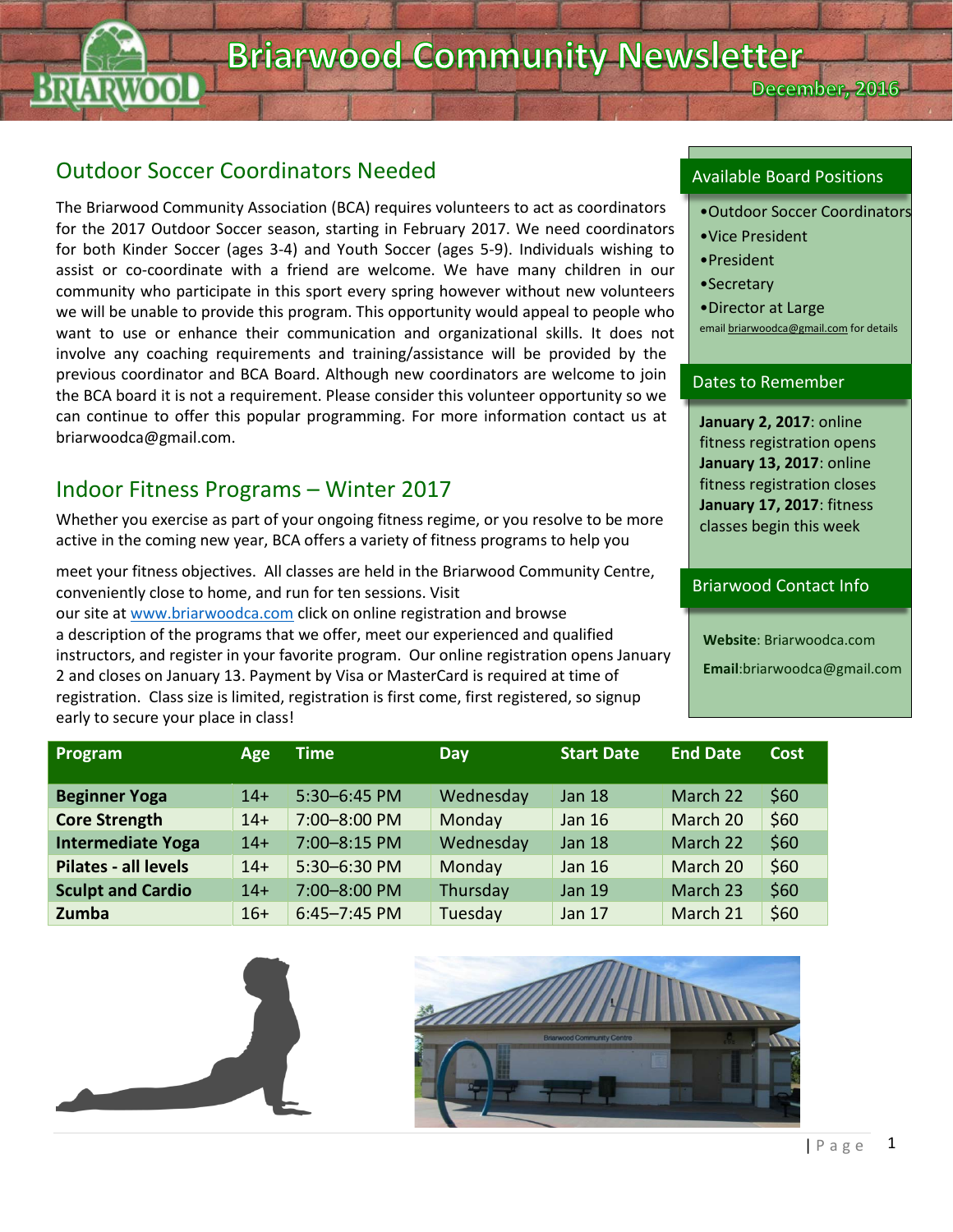

## Rocks and Rings comes to Briarwood

Calling all kids! Did you know that Curling is an Olympic sport, and Canada is one of the top curling nations? Did you ever want to try curling but didn't know where or how to do it? This winter BCA is offering you the opportunity to try curling in a fun environment right here in your own community. Sessions will be held after school on Jan 24 and Feb 7 for ages 5 - 13. See our website for details and to register online so we know how many to expect. The session is fun and FREE to families holding a current BCA membership. Come out and join in the fun!

#### "The Briarwood Kite Man"

The BCA board would like to express their condolences to the family of Bi Da Xu, who passed away October 3, 2016. He brought joy to the community of Briarwood by flying his beautiful kites daily in Donna Birkmaier Park. He will be sorely missed by all in the Briarwood Community.

### Civic Matters

We would like to remind all residents and homeowners in the Briarwood Community about the following City of Saskatoon bylaws:

- **Sidewalk Clearing Bylaw #8463** requires owners or occupants of residential property to clear sidewalks of snow and ice **within 48 hours of snowfall**. Cleared snow must be placed on your property or removed and cannot be placed on the roadway. Sidewalks not cleared within 48 hours of a snowfall can be reported to the City of Saskatoon Public Works at [306-975-2476.](tel:306-975-2476) If you are aware of someone who due to age or physical disability is unable to clear their snow, please be a "Snow Angel" and assist them with clearing.
- **Street Use Bylaw #2954** requires sump pump discharge to be a **minimum of three metres** from property lines including sidewalks. This is to prevent ice buildup in winter and slippery conditions throughout the year. We encourage residents to report violations of this bylaw to the City of Saskatoon at the Safety & Property Hotline number [\(306-975-2828\)](tel:%28306-975-2828) OR online at [https://www.saskatoon.ca/services-residents/community](https://www.saskatoon.ca/services-residents/community-standards)[standards.](https://www.saskatoon.ca/services-residents/community-standards) Please keep our community safe for sidewalk use.
- **The Animal Control Bylaw #7860** covers all aspects of pet licensing and control. This bylaw prevents dogs and cats from being at large unless within a designated off-leash dog park. The bylaw also provides guidance on litter cleanup and excessive barking or howling by dogs that are left unattended within the owner's property and outlines fines and penalties that may be levied on owners not following these regulations. Please be a conscientious and considerate pet owner.

All City of Saskatoon bylaws can be viewed at **[saskatoon.ca/city-hall/city-bylaws-policies/city-bylaws](http://saskatoon.ca/city-hall/city-bylaws-policies/city-bylaws)**. Please ensure compliance with all bylaws. Your Community Association and neighbors will thank you!!

*BCA would like to extend Holiday Greetings to all residents of our community. Have a safe, happy, and fun-filled holiday season.*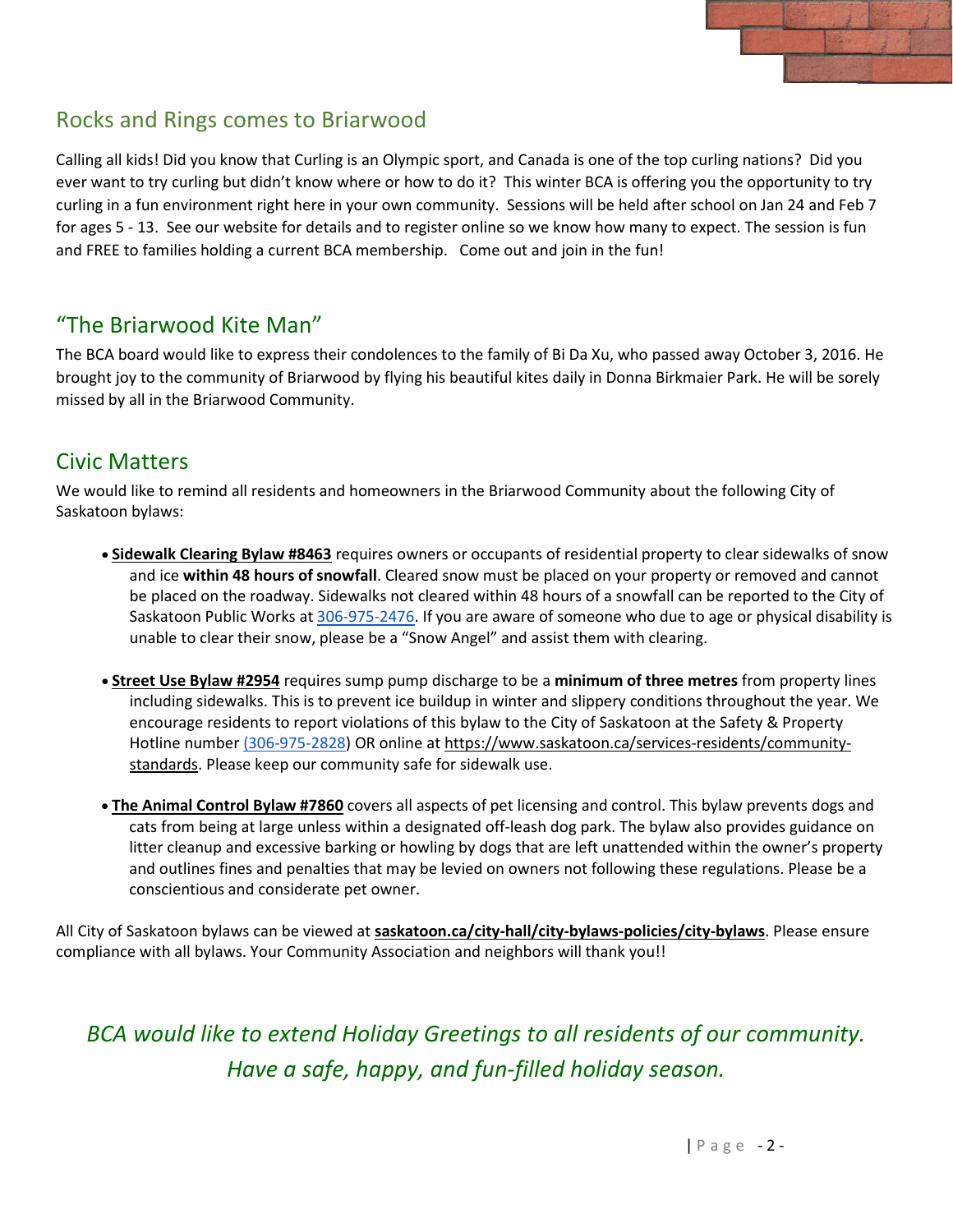# **Briarwood Community Newsletter**

December, 2016

### Briarwood BBQ

We would like to thank all residents who attended our annual Family Day BBQ which was held Sunday August 28<sup>th</sup>. Fortunately, the weather cooperated and all in attendance enjoyed a variety of music, dance and children's activities. Special thanks to all the volunteers who assisted with the event and contributed to its success. Finally, we would like to thank *Sask Lotteries* for providing financial assistance through their



*Community Grant Program*. We look forward to seeing everyone again next year!

#### Pedestrian Safety

BCA has been working with the City of Saskatoon regarding pedestrian safety and have identified the need for a crosswalk at the corner of Beechmont Crescent South and Briarwood Road. This will improve safety at that intersection and for residents crossing Briarwood Road at the path between Briarwood Park and Donna Birkmaier Park. Please look for pavement markings and signage, *likely in the spring of 2017*.

#### Community Crime Prevention

As we approach the holiday and winter season, if you are planning to be away for an extended time please keep crime prevention in mind. The Saskatoon Police Service recommends having a trusted person regularly check your house, collect flyers, etc. from your mail box and remove snow from your driveway and sidewalks. For more information, see **police.saskatoon.ca/pdf/brochures/home\_security.pdf**. If you see suspicious activity in the neighborhood, please report to the Saskatoon Police Service at 306-975-8300. If a crime is in progress, please call 9-1-1. Crime statistics for all Saskatoon neighborhoods including Briarwood are available at **map.saskatoonpolice.ca**

## Board Members Needed

The BCA currently has the following vacancies on the Board of Directors:

- President
- Vice President
- **Secretary**
- Team Sports Coordinators
- Director at Large

These positions offer a great opportunity to utilize and enhance organizational and planning skills. Time commitment will vary from two to ten hours per month depending on the position and time of year. Volunteering is a great opportunity to represent and improve your neighborhood. Please visit our website at **briarwoodca.com** or email **[briarwoodca@gmail.com](mailto:briarwoodca@gmail.com)** for more information.